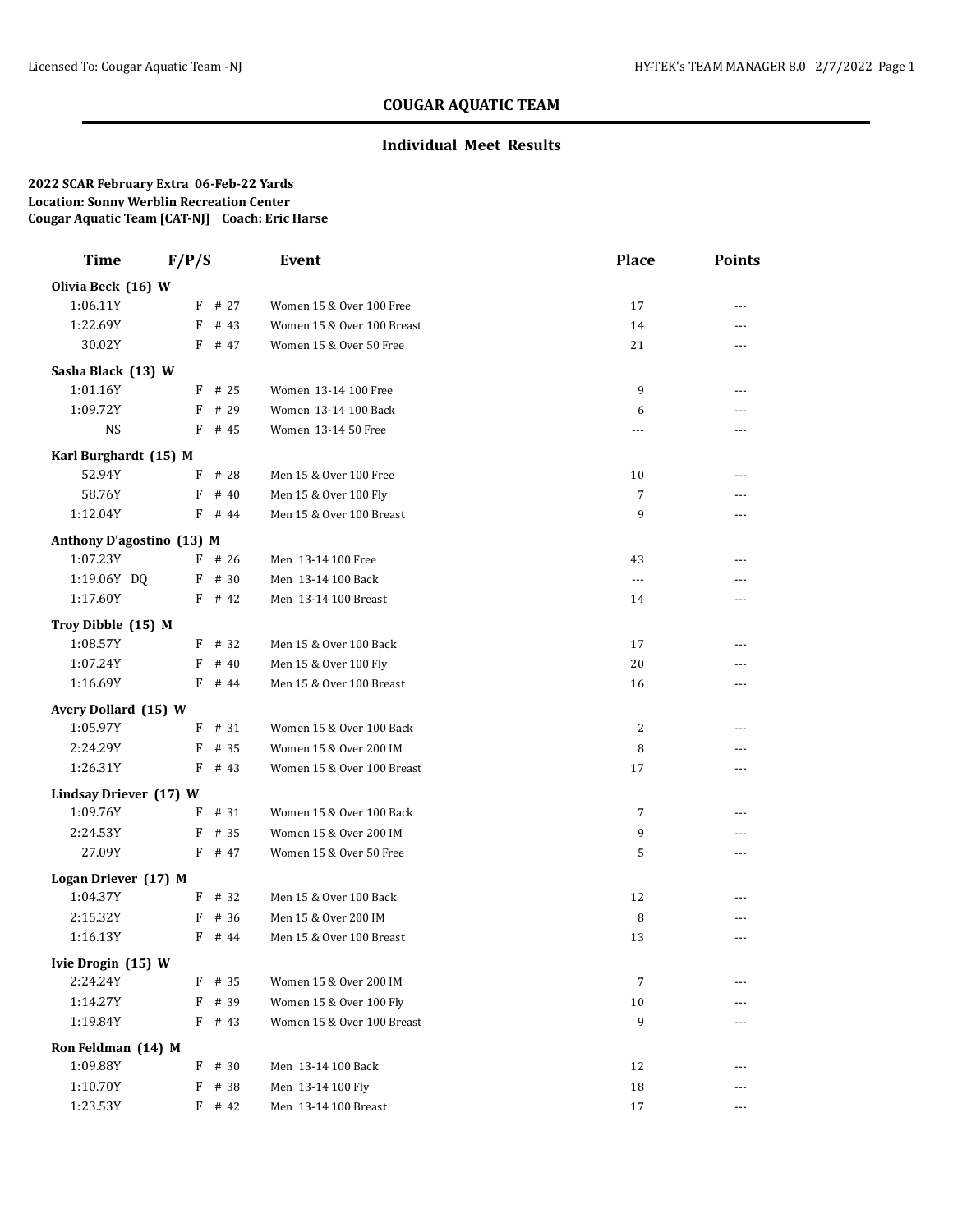## **Individual Meet Results**

| <b>Time</b>             | F/P/S     | <b>Event</b>               | <b>Place</b>   | <b>Points</b>  |  |
|-------------------------|-----------|----------------------------|----------------|----------------|--|
| Caitlin Foung (16) W    |           |                            |                |                |  |
| 2:17.91Y                | $F$ # 35  | Women 15 & Over 200 IM     | $\mathbf{1}$   | ---            |  |
| 1:14.55Y                | $F$ # 43  | Women 15 & Over 100 Breast | $\mathbf{1}$   | ---            |  |
| 26.32Y                  | F # 47    | Women 15 & Over 50 Free    | $\mathbf{1}$   | ---            |  |
| Lily Foung (17) W       |           |                            |                |                |  |
| 1:00.25Y                | F # 27    | Women 15 & Over 100 Free   | $\overline{4}$ | ---            |  |
| 2:19.16Y                | $F$ # 35  | Women 15 & Over 200 IM     | $\overline{2}$ | ---            |  |
| 28.42Y                  | F # 47    | Women 15 & Over 50 Free    | 14             | $- - -$        |  |
| Lucas Foung (14) M      |           |                            |                |                |  |
| 53.46Y                  | $F$ # 26  | Men 13-14 100 Free         | 4              | ---            |  |
| 1:02.73Y                | F # 38    | Men 13-14 100 Fly          | $\overline{4}$ | ---            |  |
| 1:10.13Y                | $F$ # 42  | Men 13-14 100 Breast       | 6              | $- - -$        |  |
| Alexander Frame (16) M  |           |                            |                |                |  |
| 2:12.79Y                | $F$ # 36  | Men 15 & Over 200 IM       | 5              | $---$          |  |
| 1:02.92Y                | # 40<br>F | Men 15 & Over 100 Fly      | 14             |                |  |
| 1:08.99Y                | $F$ # 44  | Men 15 & Over 100 Breast   | 4              | $- - -$        |  |
| Luke Gardner (14) M     |           |                            |                |                |  |
| 56.27Y                  | $F$ # 26  | Men 13-14 100 Free         | 15             | ---            |  |
| 1:07.39Y                | # 38<br>F | Men 13-14 100 Fly          | 14             | ---            |  |
| 1:14.20Y                | $F$ # 42  | Men 13-14 100 Breast       | 11             | ---            |  |
| Thomas Gaughan (15) M   |           |                            |                |                |  |
| 1:01.83Y                | $F$ # 32  | Men 15 & Over 100 Back     | $\overline{7}$ | $\overline{a}$ |  |
| 2:08.34Y                | # 36<br>F | Men 15 & Over 200 IM       | 4              | $---$          |  |
| <b>NS</b>               | $F$ # 44  | Men 15 & Over 100 Breast   | ---            |                |  |
| Keira Gilligan (14) W   |           |                            |                |                |  |
| 2:24.99Y                | $F$ # 33  | Women 13-14 200 IM         | $\overline{c}$ | ---            |  |
| 1:10.13Y                | F # 37    | Women 13-14 100 Fly        | 8              | ---            |  |
| 27.90Y                  | $F$ # 45  | Women 13-14 50 Free        | 8              | $\cdots$       |  |
| Reagan Gilligan (14) W  |           |                            |                |                |  |
| 1:04.06Y                | $F$ # 29  | Women 13-14 100 Back       | 2              | $\overline{a}$ |  |
| 1:04.18Y                | $F$ # 37  | Women 13-14 100 Fly        | $\overline{c}$ |                |  |
| 26.60Y                  | $F$ # 45  | Women 13-14 50 Free        | $\overline{c}$ | $---$          |  |
| Ari Glasman (13) M      |           |                            |                |                |  |
| 57.76Y                  | $F$ # 26  | Men 13-14 100 Free         | 21             |                |  |
| 2:20.80Y                | $F$ # 34  | Men 13-14 200 IM           | 9              |                |  |
| 1:09.48Y                | $F$ # 42  | Men 13-14 100 Breast       | 4              |                |  |
| Brendan Guiliano (17) M |           |                            |                |                |  |
| 52.71Y                  | $F$ # 28  | Men 15 & Over 100 Free     | 9              | ---            |  |
| 1:10.00Y                | F # 44    | Men 15 & Over 100 Breast   | 8              | ---            |  |
| 24.39Y                  | F # 48    | Men 15 & Over 50 Free      | 12             | $---$          |  |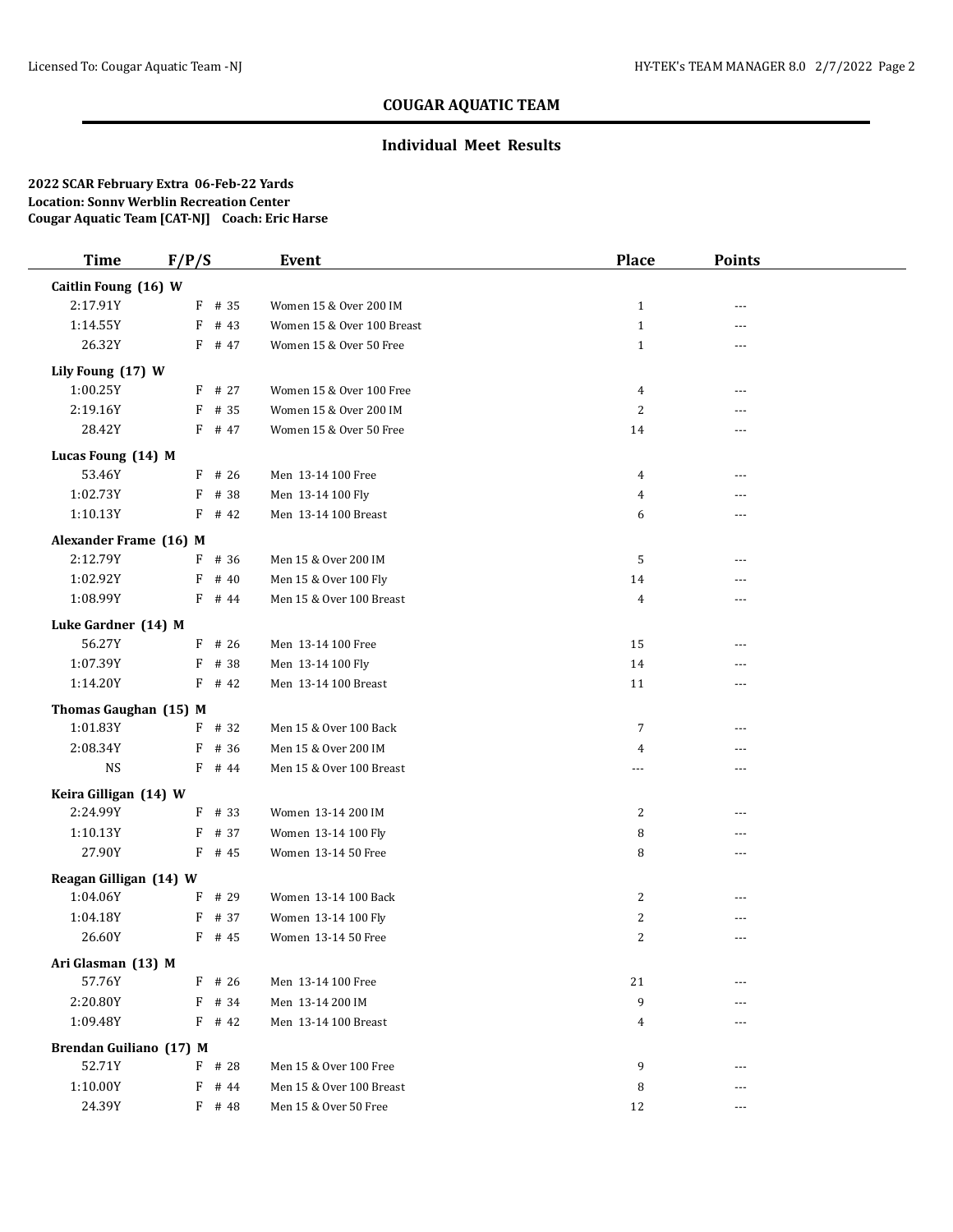## **Individual Meet Results**

| <b>Time</b>               | F/P/S                              | <b>Event</b>               | <b>Place</b>   | <b>Points</b>  |  |
|---------------------------|------------------------------------|----------------------------|----------------|----------------|--|
| Sonia Jagen (13) W        |                                    |                            |                |                |  |
| 1:01.35Y                  | $F$ # 25                           | Women 13-14 100 Free       | 10             | ---            |  |
| 2:33.51Y                  | $F$ # 33                           | Women 13-14 200 IM         | 6              | ---            |  |
| 1:15.26Y                  | $F$ # 41                           | Women 13-14 100 Breast     | 3              | ---            |  |
| Madison Klak (16) W       |                                    |                            |                |                |  |
| 2:21.21Y                  | F # 35                             | Women 15 & Over 200 IM     | 5              | ---            |  |
| 1:05.60Y                  | # 39<br>F                          | Women 15 & Over 100 Fly    | $\mathbf{1}$   | $---$          |  |
| 1:19.37Y                  | $F$ # 43                           | Women 15 & Over 100 Breast | $\overline{7}$ | $\overline{a}$ |  |
| Riley Kopp (14) W         |                                    |                            |                |                |  |
| 1:11.79Y                  | $F$ # 37                           | Women 13-14 100 Fly        | 10             | ---            |  |
| 1:17.10Y                  | F<br># 41                          | Women 13-14 100 Breast     | 6              | ---            |  |
| 28.25Y                    | $F$ # 45                           | Women 13-14 50 Free        | 10             | $---$          |  |
| Charlotte Lepis (18) W    |                                    |                            |                |                |  |
| 1:03.74Y                  | # 31<br>F                          | Women 15 & Over 100 Back   | $\mathbf{1}$   | $---$          |  |
| <b>NS</b>                 | # 35<br>F                          | Women 15 & Over 200 IM     | ---            |                |  |
| 1:19.42Y                  | $F$ # 43                           | Women 15 & Over 100 Breast | 8              | $- - -$        |  |
| Ella Lepis (15) W         |                                    |                            |                |                |  |
| 1:01.00Y                  | $F$ # 27                           | Women 15 & Over 100 Free   | $\overline{7}$ | ---            |  |
| 2:20.81Y                  | $F$ # 35                           | Women 15 & Over 200 IM     | 4              | ---            |  |
| 28.15Y                    | $F$ # 47                           | Women 15 & Over 50 Free    | 10             | ---            |  |
| Sasha Lukonen (16) W      |                                    |                            |                |                |  |
| 1:03.03Y                  | # 27<br>F                          | Women 15 & Over 100 Free   | 12             | ---            |  |
| 1:12.75Y                  | # 31<br>F                          | Women 15 & Over 100 Back   | 12             | $---$          |  |
| 1:23.74Y                  | $F$ # 43                           | Women 15 & Over 100 Breast | 16             |                |  |
| Alex Makovsky (14) M      |                                    |                            |                |                |  |
| 54.06Y                    | $F$ # 26                           | Men 13-14 100 Free         | 6              | ---            |  |
| 2:18.81Y                  | $F$ # 34                           | Men 13-14 200 IM           | 8              | ---            |  |
| 1:10.01Y                  | $F$ # 38                           | Men 13-14 100 Fly          | 16             | $\cdots$       |  |
| Gracie Masella (14) W     |                                    |                            |                |                |  |
| 1:01.06Y                  | $F$ # 25                           | Women 13-14 100 Free       | 8              | $---$          |  |
| 1:12.74Y                  | $F$ # 41                           | Women 13-14 100 Breast     | 2              |                |  |
| <b>NS</b>                 | $F$ # 45                           | Women 13-14 50 Free        | ---            | $- - -$        |  |
|                           | <b>Christopher Mattesky (15) M</b> |                            |                |                |  |
| 59.94Y                    | $F$ # 28                           | Men 15 & Over 100 Free     | 26             | ---            |  |
| 1:06.68Y                  | $F$ # 40                           | Men 15 & Over 100 Fly      | 19             |                |  |
| 1:09.76Y                  | $F$ # 44                           | Men 15 & Over 100 Breast   | $\overline{7}$ |                |  |
| Leonardo McCormick (13) M |                                    |                            |                |                |  |
| 59.62Y                    | $F$ # 26                           | Men 13-14 100 Free         | 24             | ---            |  |
| 2:27.22Y                  | F # 34                             | Men 13-14 200 IM           | 17             | ---            |  |
| 1:12.34Y                  | F # 38                             | Men 13-14 100 Fly          | 21             | ---            |  |
|                           |                                    |                            |                |                |  |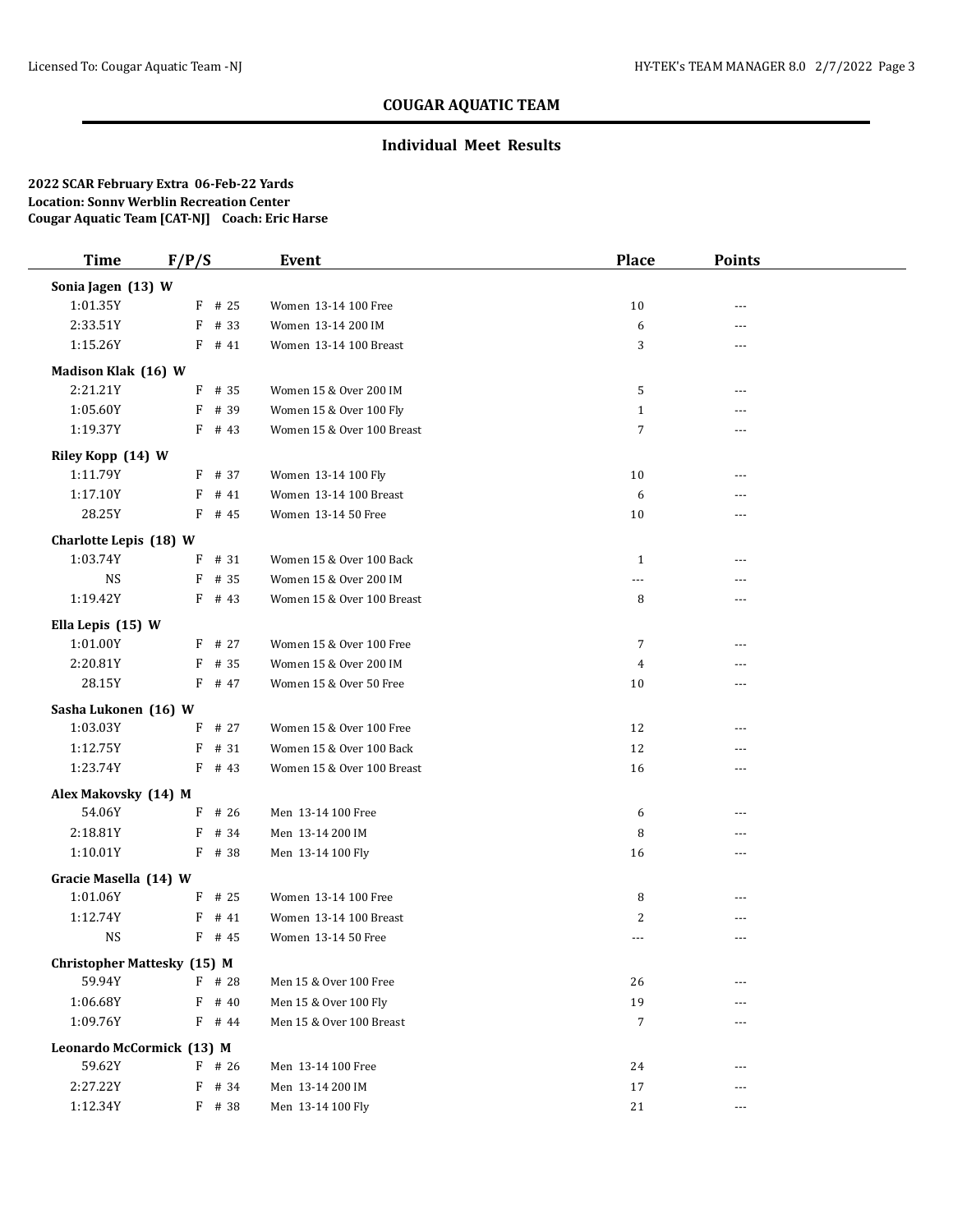## **Individual Meet Results**

| <b>Time</b>                        | F/P/S     | <b>Event</b>               | <b>Place</b>   | <b>Points</b>  |  |
|------------------------------------|-----------|----------------------------|----------------|----------------|--|
| Elise McGirt (15) W                |           |                            |                |                |  |
| 1:12.02Y                           | $F$ # 31  | Women 15 & Over 100 Back   | 11             | ---            |  |
| 2:37.70Y                           | F # 35    | Women 15 & Over 200 IM     | 13             | $---$          |  |
| 1:17.91Y                           | $F$ # 43  | Women 15 & Over 100 Breast | 4              | $\overline{a}$ |  |
| Shannon McGowan (13) W             |           |                            |                |                |  |
| 1:00.05Y                           | $F$ # 25  | Women 13-14 100 Free       | 3              | $\overline{a}$ |  |
| 1:10.23Y                           | $F$ # 29  | Women 13-14 100 Back       | $\overline{7}$ | ---            |  |
| <b>NS</b>                          | $F$ # 45  | Women 13-14 50 Free        | ---            | $---$          |  |
| Eli Muldoon (16) M                 |           |                            |                |                |  |
| 2:07.09Y                           | $F$ # 36  | Men 15 & Over 200 IM       | 3              | $- - -$        |  |
| 55.80Y                             | # 40<br>F | Men 15 & Over 100 Fly      | $\overline{4}$ | ---            |  |
| 23.15Y                             | $F$ # 48  | Men 15 & Over 50 Free      | 5              | ---            |  |
|                                    |           |                            |                |                |  |
| Caroline Murray (16) W<br>1:06.54Y | F<br># 31 | Women 15 & Over 100 Back   | 3              | ---            |  |
| 2:24.98Y                           | $F$ # 35  | Women 15 & Over 200 IM     | 10             |                |  |
| 1:22.60Y                           | $F$ # 43  | Women 15 & Over 100 Breast | 13             | ---            |  |
|                                    |           |                            |                |                |  |
| Femi Oshodi (14) M                 |           |                            |                |                |  |
| 53.15Y                             | $F$ # 26  | Men 13-14 100 Free         | 3              | $\overline{a}$ |  |
| 1:09.73Y                           | $F$ # 42  | Men 13-14 100 Breast       | 5              | $---$          |  |
| 23.71Y                             | $F$ # 46  | Men 13-14 50 Free          | 3              | ---            |  |
| Max Pearson (14) M                 |           |                            |                |                |  |
| 56.60Y                             | $F$ # 26  | Men 13-14 100 Free         | 18             | ---            |  |
| 2:21.43Y                           | F # 34    | Men 13-14 200 IM           | 10             |                |  |
| 26.17Y                             | $F$ # 46  | Men 13-14 50 Free          | 16             |                |  |
| Kyle Phillips (14) M               |           |                            |                |                |  |
| 2:12.16Y                           | F # 34    | Men 13-14 200 IM           | $\overline{c}$ | $---$          |  |
| 1:00.16Y                           | F # 38    | Men 13-14 100 Fly          | 2              | ---            |  |
| 24.69Y                             | $F$ # 46  | Men 13-14 50 Free          | 4              | $---$          |  |
| Vivianna Ramos (13) W              |           |                            |                |                |  |
| 1:04.15Y                           | $F$ # 25  | Women 13-14 100 Free       | 14             | ---            |  |
| 1:17.21Y                           | $F$ # 37  | Women 13-14 100 Fly        | 13             |                |  |
| 1:20.12Y                           | $F$ # 41  | Women 13-14 100 Breast     | 8              | ---            |  |
| Amanda Rohde (17) W                |           |                            |                |                |  |
| 2:20.25Y                           | $F$ # 35  | Women 15 & Over 200 IM     | 3              |                |  |
| 1:08.35Y                           | $F$ # 39  | Women 15 & Over 100 Fly    | 8              |                |  |
| 1:18.91Y                           | $F$ # 43  | Women 15 & Over 100 Breast | 5              |                |  |
| Schuyler Ross (17) W               |           |                            |                |                |  |
| 56.76Y                             | $F$ # 27  | Women 15 & Over 100 Free   | $\mathbf{1}$   |                |  |
| 1:17.47Y                           | $F$ # 43  | Women 15 & Over 100 Breast | 3              |                |  |
| 26.32Y                             | $F$ # 47  | Women 15 & Over 50 Free    | $\mathbf{1}$   | $---$          |  |
|                                    |           |                            |                |                |  |